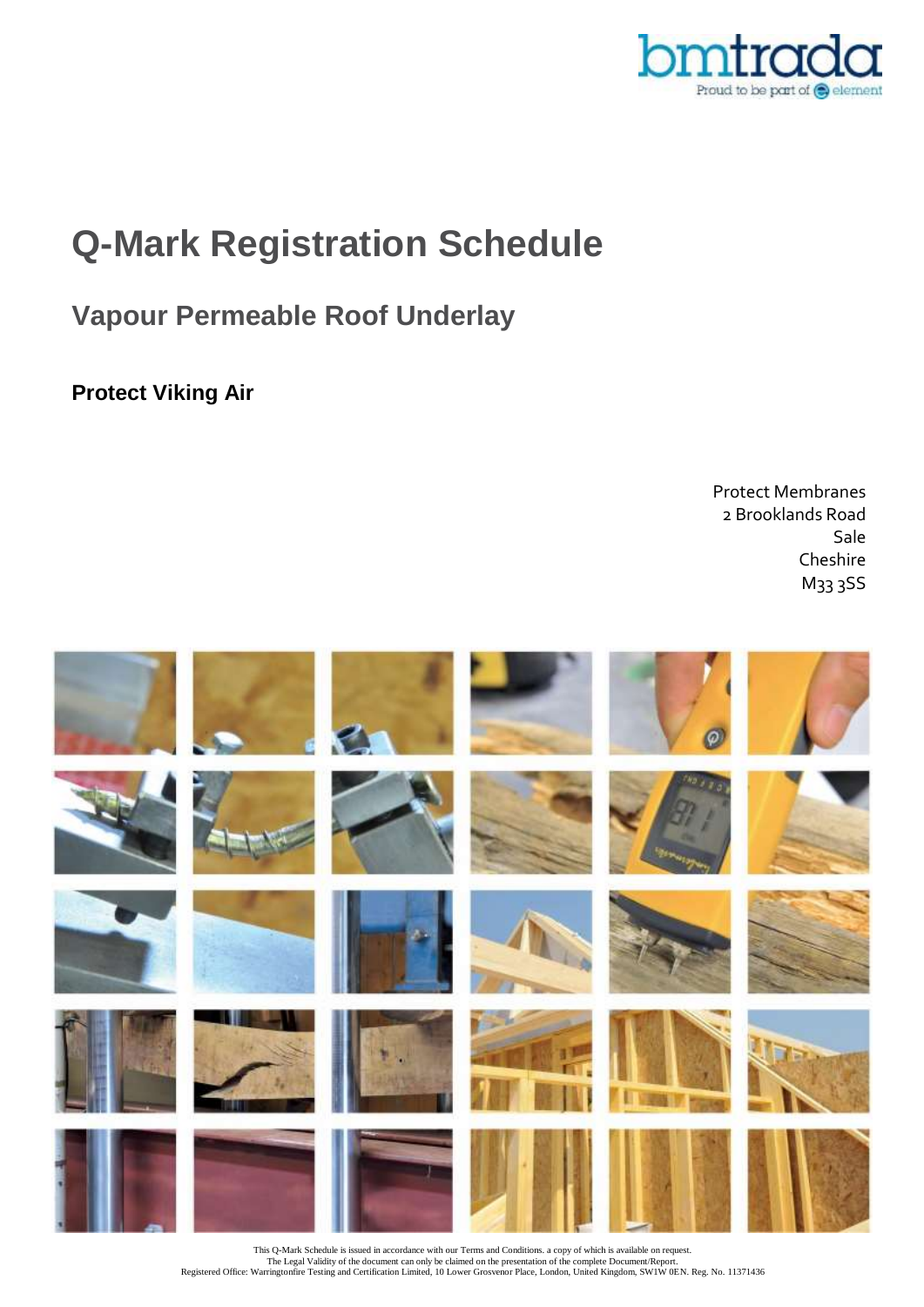# **Q-Mark Registration Schedule**

| <b>Holder of Q-Mark</b>              |             | <b>Protect Membranes</b>               |  |  |
|--------------------------------------|-------------|----------------------------------------|--|--|
| <b>Product Name</b>                  |             | <b>Protect Viking Air</b>              |  |  |
| <b>Type and Use of Product</b>       |             | Vapour and Air Permeable Roof Underlay |  |  |
|                                      | <b>From</b> | 20/07/2020                             |  |  |
| <b>Validity:</b>                     | То          | 01/06/2022                             |  |  |
| Date of This Issue                   |             | 21/02/2020                             |  |  |
| <b>Issue Number</b>                  |             | 2                                      |  |  |
| <b>This Issue Replaces</b>           |             | Issue 21/02/2020                       |  |  |
| <b>Relates to Certificate Number</b> |             | <b>CPS-025</b>                         |  |  |
| <b>Manufacturing Address/s</b>       |             | As held on file at BM TRADA            |  |  |
| <b>This Schedule Contains</b>        |             | 16 Pages, including 2 Annexes          |  |  |

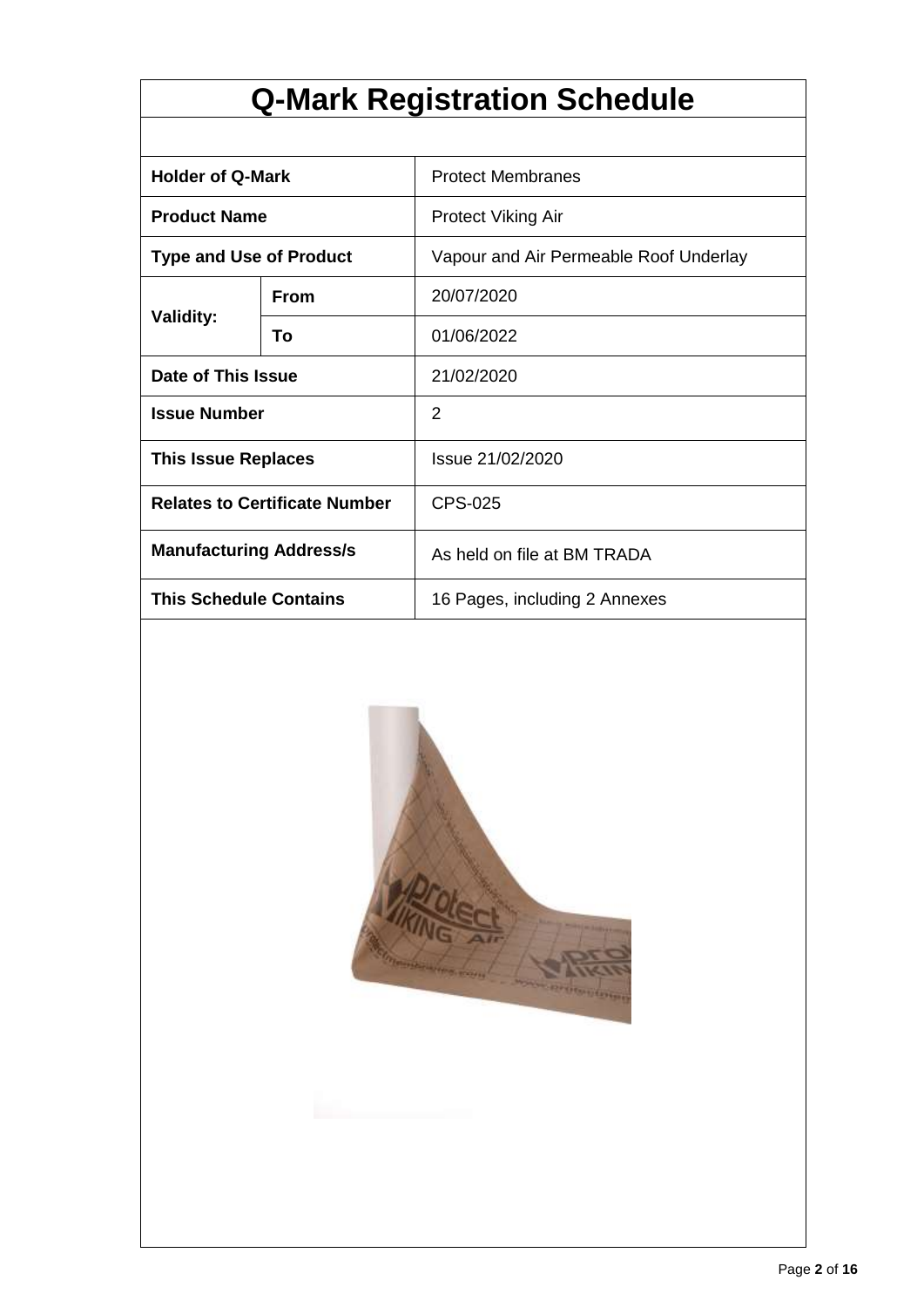#### **CONTENTS PAGE**

| 1                                                                                                              | <b>INTRODUCTION</b>                                                                                                                                                                                                                                                                                                                                                                     | 4                                                                                                    |
|----------------------------------------------------------------------------------------------------------------|-----------------------------------------------------------------------------------------------------------------------------------------------------------------------------------------------------------------------------------------------------------------------------------------------------------------------------------------------------------------------------------------|------------------------------------------------------------------------------------------------------|
| $\mathbf{2}$                                                                                                   | <b>DEFINITIONS &amp; ABBREVIATIONS</b>                                                                                                                                                                                                                                                                                                                                                  | 4                                                                                                    |
| 3                                                                                                              | <b>SCOPE</b>                                                                                                                                                                                                                                                                                                                                                                            | 4                                                                                                    |
| 4<br>4.1<br>4.2                                                                                                | <b>PRODUCT DESCRIPTION</b><br>Table 1: Nominal Characteristics<br><b>Intended Use</b>                                                                                                                                                                                                                                                                                                   | 4<br>5<br>5                                                                                          |
| 5                                                                                                              | <b>BUILDING REGULATIONS</b>                                                                                                                                                                                                                                                                                                                                                             | 5                                                                                                    |
| 6<br>6.1<br>6.2                                                                                                | <b>SCHEME REQUIREMENTS</b><br><b>Quality Management System (QMS)</b><br>Documentation<br>6.2.1<br><b>Manufacturing Documentation</b>                                                                                                                                                                                                                                                    | 5<br>5<br>5<br>5                                                                                     |
| $\overline{\mathbf{7}}$<br>7.1<br>7.2<br>7.3<br>7.4<br>7.5<br>7.6<br>7.7<br>7.8<br>7.9<br>7.10<br>7.11<br>7.12 | <b>MINIMUM QMS REQUIREMENTS</b><br><b>Factory Production Control</b><br><b>Management Responsibility</b><br><b>Company Representative</b><br><b>Internal Audits</b><br>Documentation<br><b>Work Instructions</b><br>Procedures for Non-conforming Product<br>Traceability<br>Training<br>Complaints<br><b>Document Control</b><br>Machinery Maintenance and Calibration                 | 6<br>6<br>6<br>6<br>6<br>6<br>6<br>6<br>6<br>6<br>$\overline{7}$<br>$\overline{7}$<br>$\overline{7}$ |
| 8<br>8.1                                                                                                       | OTHER REQUIREMENTS OF THE SCHEME<br><b>Product Specification/Range Documentation and Assessment</b>                                                                                                                                                                                                                                                                                     | 7<br>$\overline{7}$                                                                                  |
| 9<br>9.1<br>9.2<br>9.3<br>9.4                                                                                  | <b>TRANSPORT STORAGE AND INSTALLATION INSTRUCTIONS</b><br>General<br>Identification<br>Storage and Handling<br>Installation<br>General<br>9.4.1<br>9.4.2<br>Specific Installation                                                                                                                                                                                                       | 7<br>$\overline{7}$<br>$\overline{7}$<br>$\overline{7}$<br>8<br>8<br>8                               |
| 10<br>10.1<br>10.2<br>10.3                                                                                     | <b>TEST AND VERIFICATION REQUIREMENTS</b><br><b>Test Reports and Sampling</b><br>Initial Type Testing<br>10.2.1<br>Mechanical Resistance and Stability<br>10.2.2<br>Safety in Case of Fire<br>10.2.3<br>Hygiene, Health and Environment<br>10.2.4<br>Safety in Use<br>10.2.5<br><b>Protection against Noise</b><br>10.2.6<br>Energy Economy and Heat Retention<br>Aspects of Durability | 11<br>11<br>11<br>11<br>12<br>13<br>13<br>13<br>13<br>13                                             |
| 11                                                                                                             | <b>IDENTIFICATION AND USE OF THE BM TRADA AND Q-MARK LOGOS</b>                                                                                                                                                                                                                                                                                                                          | 13                                                                                                   |
| 12                                                                                                             | <b>GUARANTEES</b>                                                                                                                                                                                                                                                                                                                                                                       | 14                                                                                                   |
| 13                                                                                                             | <b>ANNEX 1: EVIDENCE/DOCUMENTS USED IN THIS ASSESSMENT</b>                                                                                                                                                                                                                                                                                                                              | 15                                                                                                   |
| 14                                                                                                             | <b>ANNEX 2: NORMATIVE REFERENCES</b>                                                                                                                                                                                                                                                                                                                                                    | 16                                                                                                   |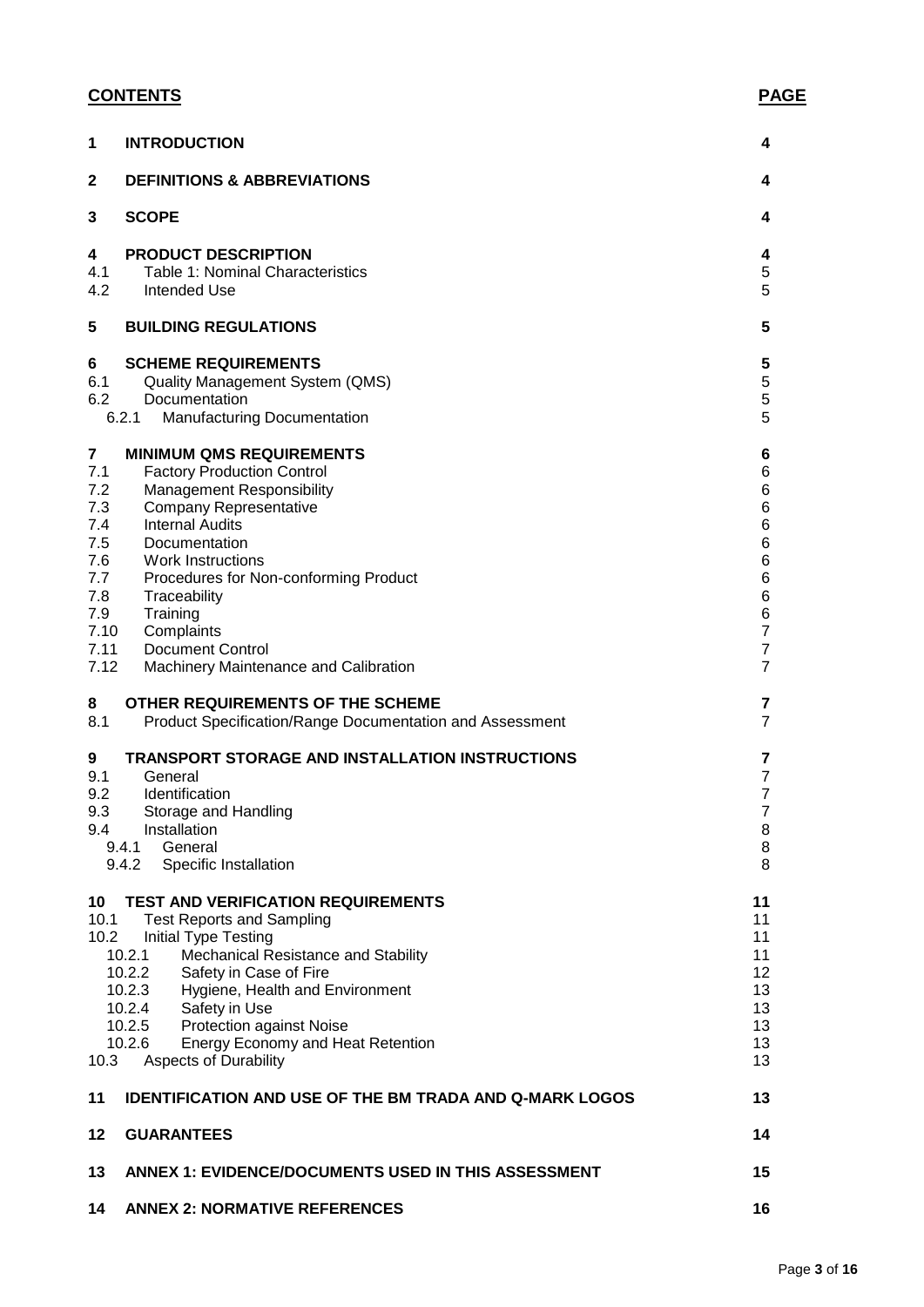#### **1 INTRODUCTION**

The Q-Mark Scheme is a third-party product certification scheme operated by BM TRADA Certification Ltd.

The scheme is based on the principles of ISO 9001, ISO 17065, ISO 17021 and confirms compliance with BS EN 13859-1, BS 5250 and BS 5534, together with a specific set of performance criteria set by BM TRADA (as defined in Clause 4 of this document) in order to attain a product which performs to a high standard. The relevant standards listed above are to be read in conjunction with this document.

The scheme covers factory production control, documentation and test/assessment evidence, and the resultant certification is specific to clearly defined products and their constituent components.

The objectives of the scheme are:

- To improve the quality and performance of Construction Products.
- To provide unambiguous evidence of compliance with the standards or methods listed.
- To provide specifiers, regulators and inspection authorities with the appropriate information for them to identify suitable products.

#### **2 DEFINITIONS & ABBREVIATIONS**

The following definitions and abbreviations are used throughout the document. Other definitions are as given in the relevant standards.

- Assessment A considered judgement whether products meet the criteria laid down in the relevant Technical Specification
- Audit Visit by BM TRADA or other certification body to examine the quality management system and production processes of a manufacturer or supplier, usually to determine appropriate compliance to ISO 9001, with specific emphasis on the factory production control elements
- Member Company holding membership of the Q-Mark scheme
- QMS Quality Management System (e.g. one meeting BS EN ISO 9001)
- Schedule The certification schedule, which identifies the scope and range of products covered by the membership certificate
- Scheme The BM TRADA Q-Mark Construction Products Scheme

#### **3 SCOPE**

The Scheme is applicable to construction products which fall within the scopes of the product standards referenced in Clause 1 of this document, and applies to products as manufactured and supplied, and before being installed into the works.

#### **4 PRODUCT DESCRIPTION**

Protect Viking Air is a UV and heat stabilised polymeric roof underlay comprising of a hydrophobic treated vapour and air permeable core with hydrophobic treated upper spunbond non-woven material laminated together with a lower spunbond nonwoven material. It is a low water vapour resistance (Type LR) underlay as defined in BS 5250 'Code of Practice for the Control of Condensation in Buildings' with additional air permeable qualities. The product is beige with the brand name and 150 mm overlap guideline printed on the upper surface (as installed) and white on the lower surface.

Protect Viking Air provides a satisfactory underlay in tiled and slated pitched roofs constructed in accordance with BS 5534. It may be installed on new or existing buildings and is flexible at low temperatures and resistant to tearing by nails and to damage from handling on site.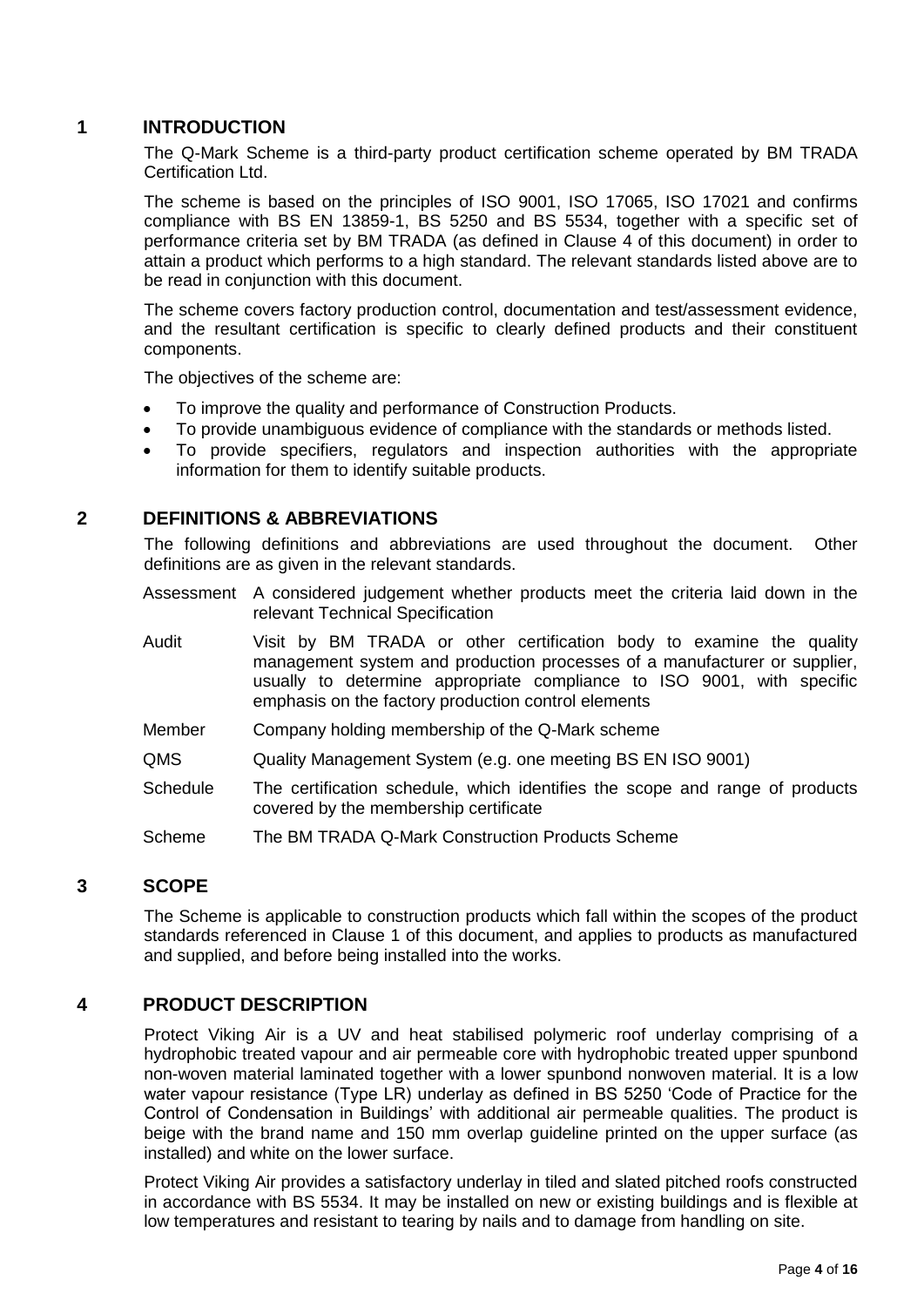#### **4.1 Table 1: Nominal Characteristics**

| <b>Property</b>         | <b>Protect Viking Air</b> |  |
|-------------------------|---------------------------|--|
| Thickness (mm)          | 0.70                      |  |
| Mass/unit area $(g/m2)$ | 159                       |  |
| Roll length (m)         | 50                        |  |
| Roll width (m)          | 1.0 & 1.5                 |  |

#### **4.2 Intended Use**

Under the scope of this certification, Protect Viking Air has been approved for use in pitched roofs as a secondary, water vapour and air permeable, weather resistant layer, for protection against wind driven rain or snow and dust ingress.

#### **5 BUILDING REGULATIONS**

Protect Viking Air is certified under the BM TRADA Q-Mark Construction Products Scheme. It is the opinion of BM TRADA that if used in accordance with the requirements of this scheme and in accordance with the installation manual, then the product will satisfy, or contribute to satisfying the relevant requirements of the following Regulations:

- The Building Regulations 2010 (England and Wales)
- The Building (Scotland) Amendment Regulations 2010
- The Building Regulations (Northern Ireland) 2012
- The Building Regulations (Ireland) 1997

#### **6 SCHEME REQUIREMENTS**

BM TRADA has determined that the Member conforms with the requirements within these clauses by auditing and/or other forms of verification where appropriate.

#### **6.1 Quality Management System (QMS)**

The manufacture of the products has been conducted under the control of an appropriate QMS.

The QMS shall be subject to periodic audit (not less than once per year).

All new Members are subject to an initial inspection.

#### **6.2 Documentation**

The following documents are controlled under the requirements of this scheme:

- Manufacturing documentation (e.g. Quality Manual, procedures)
- Product specification/range documentation and assessment
- Installation instructions
- Test reports and sampling
- Q-Mark certificate and schedule(s)

#### **6.2.1 Manufacturing Documentation**

The Member has supplied details of his manufacturing documentation to BM TRADA for review. This comprised of the Quality Plans, Procedures, Works Instructions and Test Data.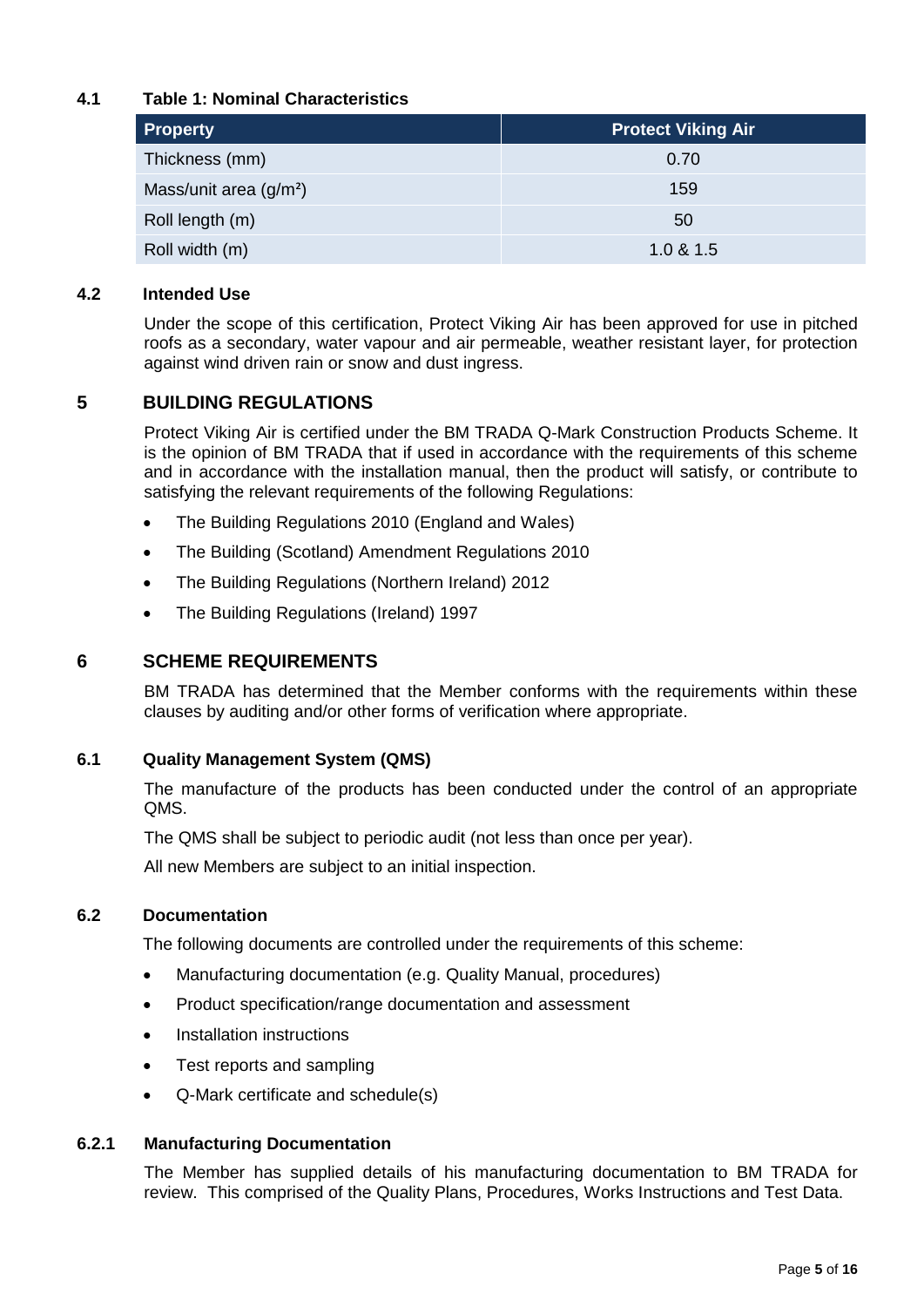#### **7 MINIMUM QMS REQUIREMENTS**

#### **7.1 Factory Production Control**

As part of the documented process control procedures the company has:

- Demonstrated that the products are being fabricated in accordance with documented manufacturing procedures from purchase of raw material to the production of the finished product.
- These procedures control all critical aspects of the production.
- Target limits are defined at each one of these areas.
- All performance characteristics claimed are controlled in order to remain consistent by including appropriate checks or testing in the QMS to ensure a consistent and similar product is produced.

#### **7.2 Management Responsibility**

The management of the company carries out regular reviews of the system, which shall include production records and any complaints that have been received. Notes are kept of any topics discussed and decisions made.

#### **7.3 Company Representative**

A member of the management team is responsible for the QMS.

#### **7.4 Internal Audits**

Routine internal audits are carried out to ensure compliance with the requirements of the scheme are met.

#### **7.5 Documentation**

Inspection and test records are kept in a format that is acceptable to BM TRADA Certification for a minimum of 5 years.

#### **7.6 Work Instructions**

Work instructions and target values are placed at the critical production points throughout the manufacturing process.

#### **7.7 Procedures for Non-conforming Product**

Where factory production control/target values are out of specification there is a procedure for identifying and correcting these deficiencies. The factory production control system has been assessed and found to be able to detect non-conforming product quickly enough so that affected product can be quarantined.

#### **7.8 Traceability**

There are procedures, which enable appropriate traceability of production runs through to dispatch.

#### **7.9 Training**

The company maintains records to show that staff have been satisfactorily trained to undertake the manufacturing and inspection tasks that they have been assigned. Records are kept of this training and the personnel's job description shall be clearly defined.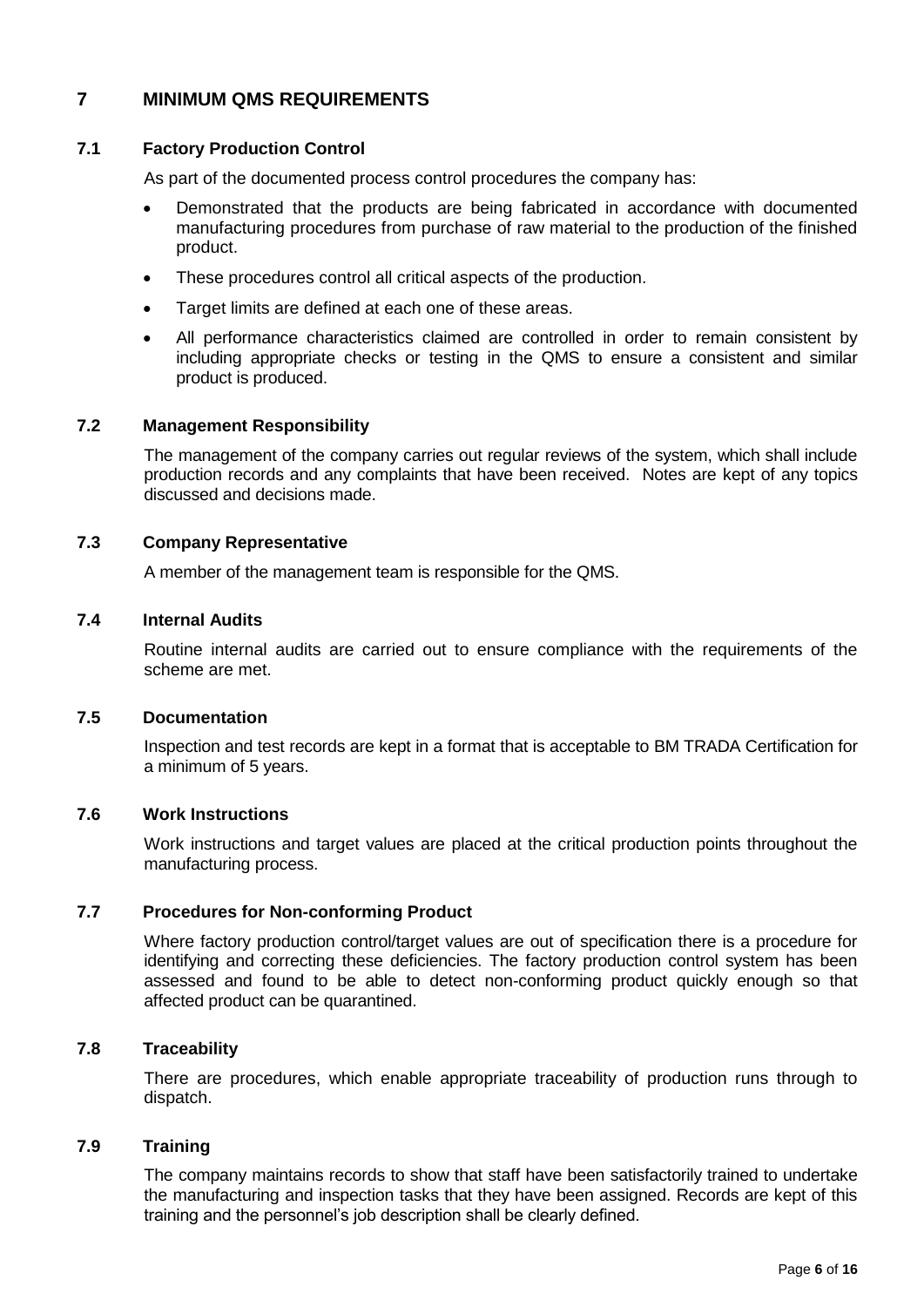#### **7.10 Complaints**

The company maintains a register of all complaints received on the quality of their product, which shows the steps they have taken to deal with the problem and their analysis of the causes. These records are kept for a minimum of 5 years.

#### **7.11 Document Control**

There are procedures in place for effectively controlling the quality of documentation issued to the relevant personnel, so that they have up-to-date procedures.

#### **7.12 Machinery Maintenance and Calibration**

All machinery and measuring / testing equipment that could affect the quality of the product is properly maintained and calibrated so that a consistent product can be produced and tested. There is a maintenance and calibration schedule. A record is kept of the maintenance and calibration carried out.

#### **8 OTHER REQUIREMENTS OF THE SCHEME**

#### **8.1 Product Specification/Range Documentation and Assessment**

The member has supplied BM TRADA with product details for review. These included material specifications, dimensions, tolerances and components. This product specification forms part of the manufacturing procedure.

Should the product specification of the certified product/s change, the member shall inform BM TRADA of the changes. A decision on the way forward shall be made to ensure continuation of certification.

#### **9 TRANSPORT STORAGE AND INSTALLATION INSTRUCTIONS**

#### **9.1 General**

The member shall ensure that adequate installation, storage and transport instructions are supplied with each pack or consignment of product. Any alterations to the instructions shall only be made following consultation with BM TRADA.

#### **9.2 Identification**

The products shall be supplied in rolls wrapped in polyethylene on pallets. Each roll shall bear a label indicating the manufacturers name, the product name, nominal dimensions and the BM TRADA Q-Mark logo and Certificate Number. Installation instructions shall also be supplied with each roll/consignment.

#### **9.3 Storage and Handling**

- Rolls shall be stored upright on a firm, level surface and preferably under cover. Rolls shall not be allowed to rest against sharp projections.
- Protect Viking Air stacked in the open must be protected from accidental damage, and unwrapped material shall not be left exposed to UV light.
- Reasonable precautions shall be taken in handling the rolls to prevent damage such as tears or perforations occurring before and during installation, and prior to the application of the roof covering.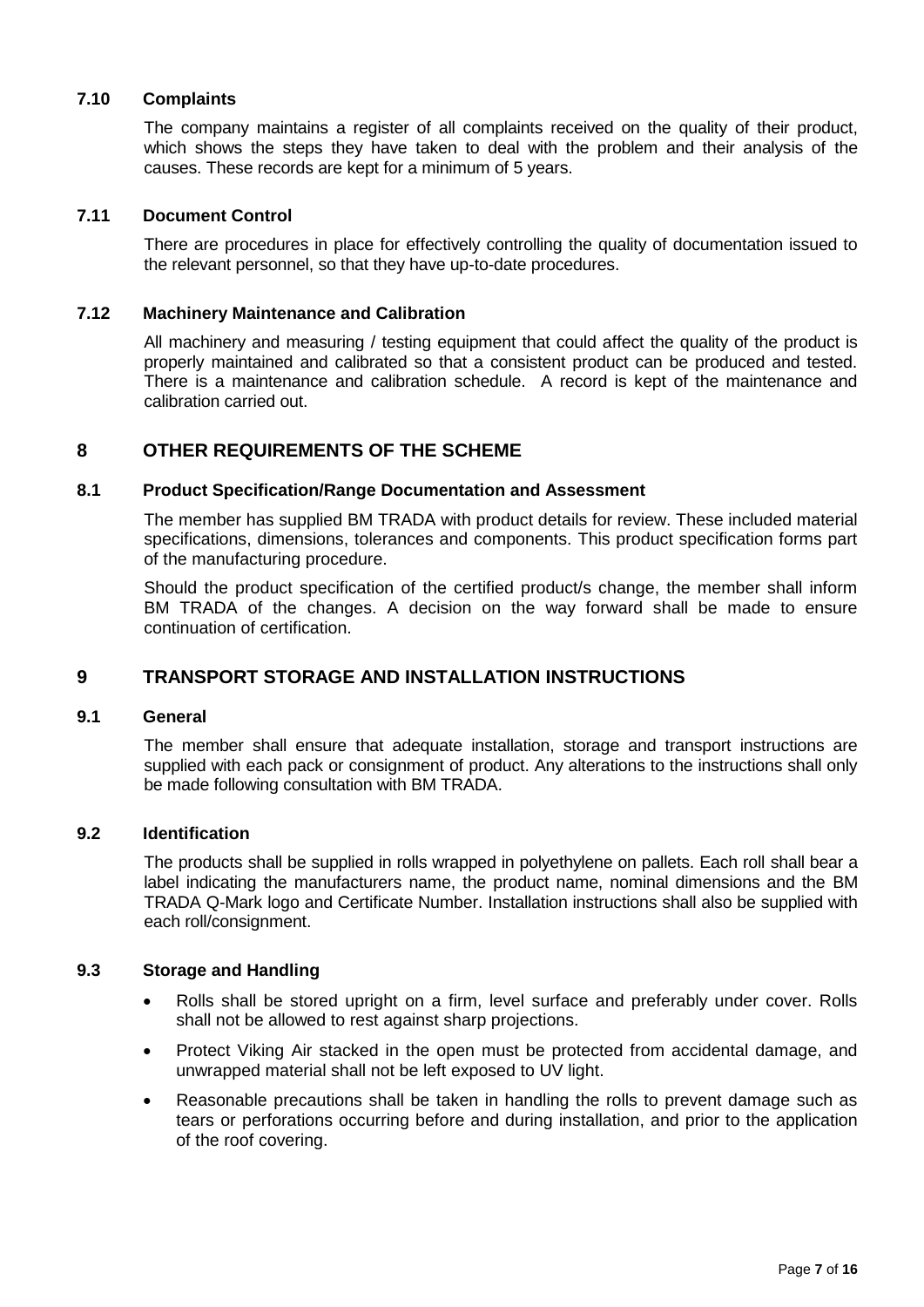#### **9.4 Installation**

#### **9.4.1 General**

Protect Viking Air vapour and air permeable underlay can be used for cold roofs with ventilated or unventilated loft spaces (see Figures 1 & 2) or on insulation following rafters (see Figures 3 & 4).

In accordance with good building practice, this product shall be covered as soon as possible after installation and preferably not more than one month after initial exposure. Within this period, if correctly installed, Protect Viking Air will provide temporary protection against rain prior to installation of slates or tiling. If the exposure periods exceeds one month, advice shall be sought from the manufacturer.

Protect Viking Air shall not be laid on or come into contact with any un-dried timber preservatives. Rolls shall be stored on a flat, dry surface, protected from the elements.

Protect Viking Air can be easily cut with a sharp knife and remains flexible at normal working temperatures. It shall be fixed with corrosion resistant staples or clout nails of copper, aluminium alloy or galvanized steel.

#### **9.4.2 Specific Installation**

- The installation and fixing shall be in accordance with BS EN 5534, BS 8000 Part 6, the supplier's instructions and the requirements of this certificate, as the performance of the product is dependent on correct installation.
- Protect Viking Air can be used with rigid sarking boards, or in a fully supported application. In these cases it shall be ensured that the roof design and construction allows for adequate ventilation of the roof space by providing sufficient eaves openings, or tile/ridge ventilators with an equivalent opening area. Use of counter battens shall be taken into consideration and care shall be taken that the underlay does not obstruct the flow of air at any ventilation opening.
- When laying Protect Viking Air over counter battens or rafters, shallow valleys shall be formed not more than 10 mm deep. This is to allow for any moisture on the upper surface of the underlay to drain away under the tiling/slating battens without ponding or wetting (Figure 1).
- Protect Viking Air is a vapour permeable underlay that may be used to contribute to condensation control by allowing water vapour and air to escape to atmosphere via the roof covering. Most concrete and clay tiles are sufficiently air ventilated but if a tight roof covering is installed, e.g. fibre cement slates or metal tiles, it is necessary to ventilate the batten space. In this case, fix counter battens of minimum 25 mm thickness over the underlay and provide ventilation of at least 25,000 mm² per metre at eaves or low level and 5,000 mm² per metre at ridge or high level (Figure 2).
- In order to prevent the underlay sagging behind the fascia and forming a water trap, the underlay shall be supported at the eaves with a Glidevale Protect PVC-U eaves skirt (not part of this assessment) so that run off water is directed into the gutter. The first roll of Protect Viking Air shall be laid to overlap the eaves skirt.
- Installation shall commence by unrolling Protect Viking Air horizontally across the rafters starting at the eaves and working towards the ridge of the roof, so that higher courses overlap lower courses. The white surface shall face the rafters on unrolling, while the printed side shall face upwards. Each horizontal run shall be slightly draped in accordance with the recommendations of BS 5534 to avoid excess sagging, creases and gaps between the underlay courses.
- Protect Viking Air shall be tack-nailed in position and secured by through-nailed battens keeping the number of perforations to a minimum. The minimum width of horizontal laps shall be in accordance with BS EN 5534 (reproduced in Table 2). Horizontal laps shall preferably be under a batten. Where a lap occurs between battens, consideration shall be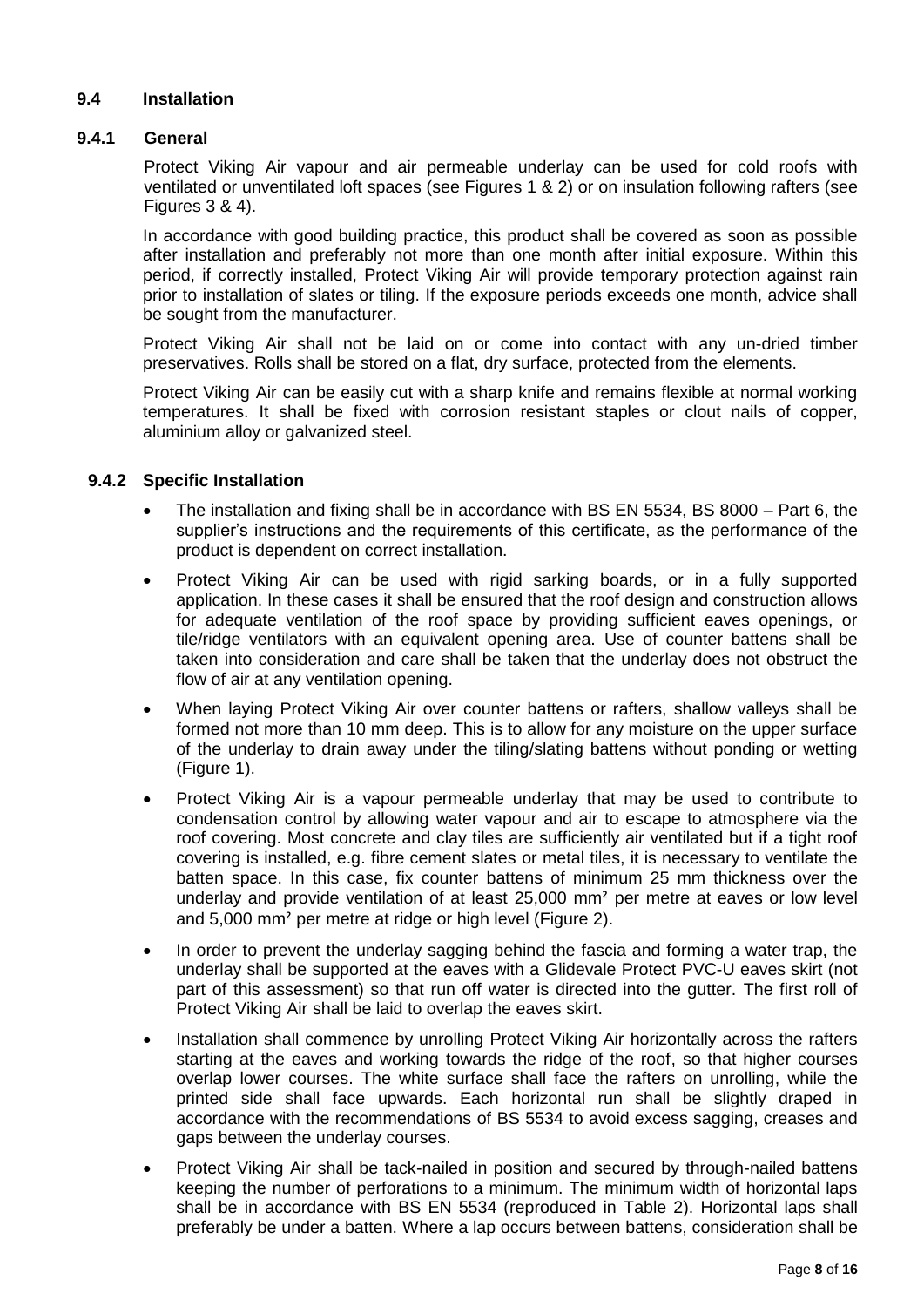given to either include an extra batten at the overlap or extending the overlap to coincide with the next batten. Vertical joints shall overlap by at least 150 mm and shall be secured on a rafter. Corrosion resistant staples or clout nails shall be used and shall comply with the requirements of BS EN 5534.

- The product has adequate resistance to tearing but is not designed to withstand large weights. Battens shall therefore be installed as work progresses from eaves to ridge for achieving foothold and avoiding damage to the underlay surface. Courses of the underlay over a hip shall be overlapped by at least the amounts stated in Table 2. Each course shall overlap the underlay course/s on the adjacent elevation of the roof.
- At ridges, the product shall be dressed over the adjoining pitch at the apex. Where the overlap prescribed in BS 5534 – Part 1 is insufficient, a 600 mm wide strip of underlay shall be overlaid centrally above the junction. In valleys, a strip of underlay at least 600 mm wide shall be laid over the gutter bed, but under the roof underlay, and be held down by valley battens where used. The main roof underlay shall be dressed over the valley battens in this case.
- Exposure to UV light in tests to BS EN 4892 has indicated that Protect Viking Air should not be dressed over the guttering at the eaves as the sole means of directing run-off water into the guttering. A compatible proprietary eaves skirt (such as Glidevale Protect PVC-U skirt) may be used for this purpose. These have however not been assessed and are therefore outside the scope of this certification.
- Standard methods of workmanship shall be used to apply Protect Viking Air at penetrations and abutments. It shall be ensured that the underlay is turned up by not less than 50 mm at all abutments to be overlapped by the flashings, and that it overlaps the lining tray by not less than 100 mm at the back face of any abutment.
- Penetrations through the underlay, such as those by soil and vent pipes, shall be accommodated as follows: the underlay must be star cut carefully to prevent tears and closely fitted over the pipe, ensuring that all the tabs project upwards along the pipe.
- Repairs can be carried out by overlapping the damaged area with a layer of additional material ensuring a 150 mm overlap all around. Also ensure that the up-slope side is overlapped by the next horizontal run of underlay and secured under a batten.
- During its life, the external roof covering over Protect Viking Air shall be subject to regular inspection and maintenance and any defects shall promptly be repaired.

| Rafter Pitch<br>(Degrees) | <b>Horizontal Headlap</b><br>(mm) | <b>Vertical Sidelap</b><br>(mm) |
|---------------------------|-----------------------------------|---------------------------------|
| $12.5 - 15$               | 225                               | 100                             |
| $\geq$ 15                 | 150                               | 100                             |

#### **Table 2: Minimum Laps**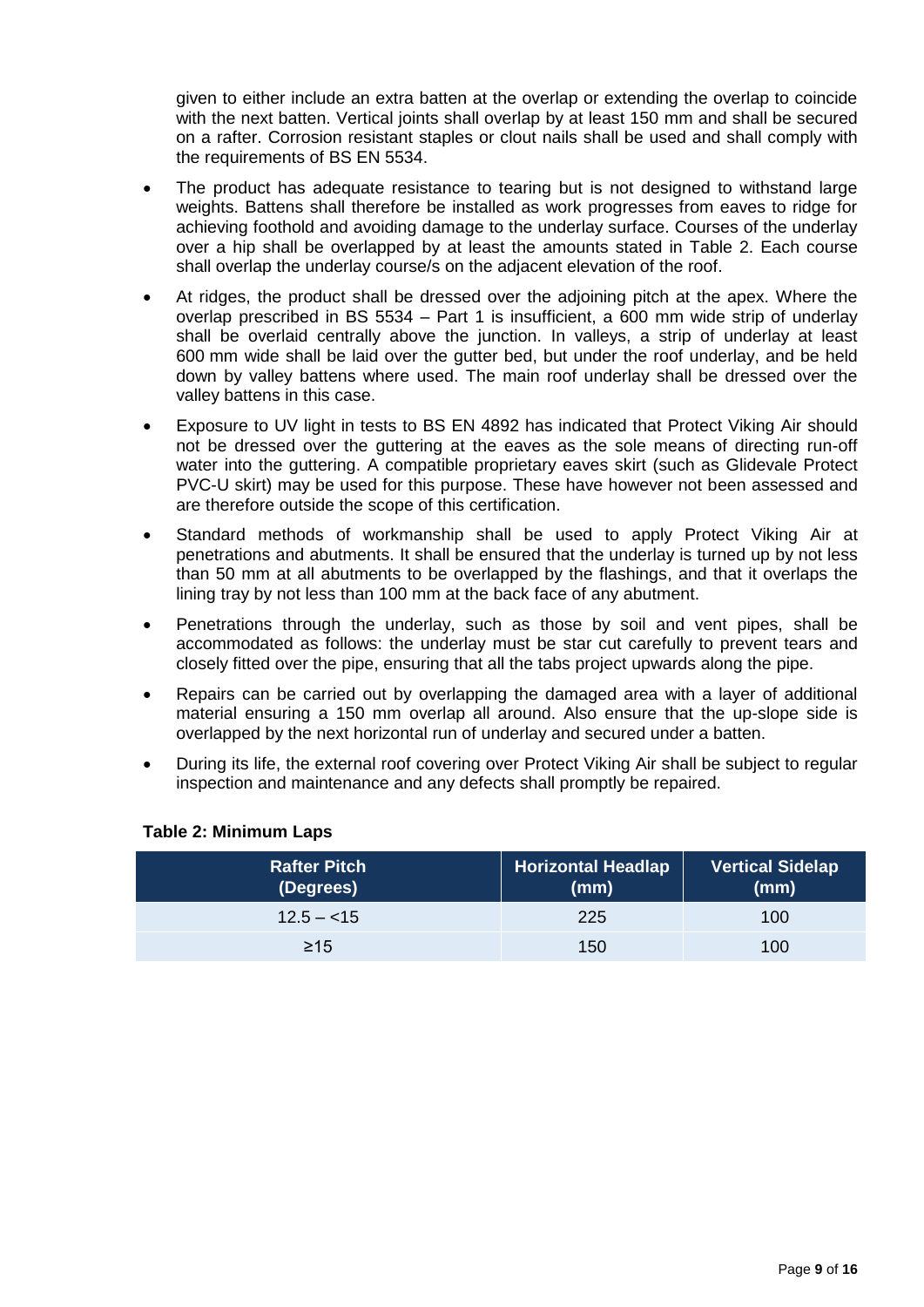

#### Figure 1: Cold Roof **Figure 2: Tight Roof Coverings**



#### **Figure 3: Insulation Following Rafter – Unsupported**







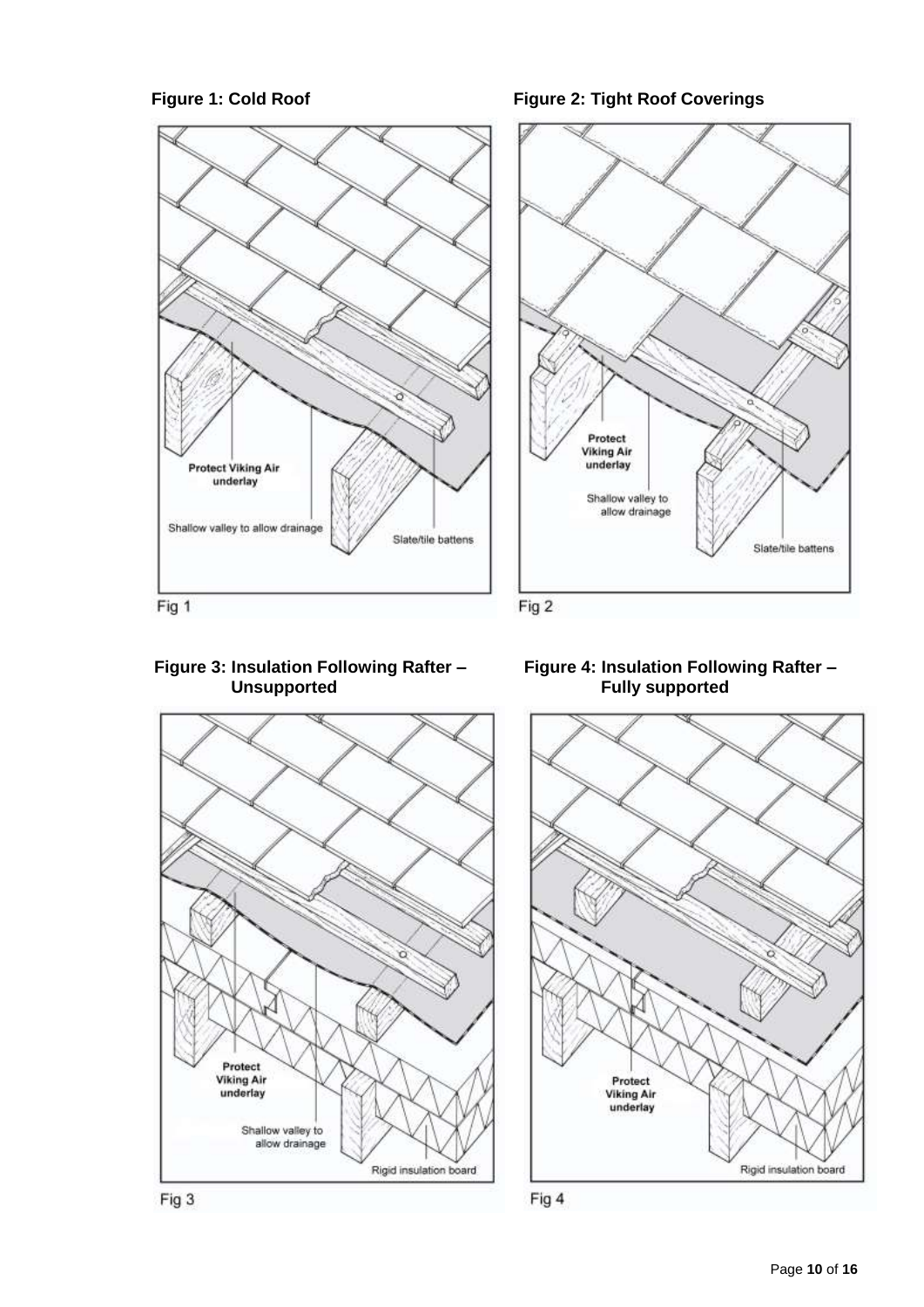#### **10 TEST AND VERIFICATION REQUIREMENTS**

#### **10.1 Test Reports and Sampling**

BM TRADA has assessed the results of testing and sampling, and/or calculation that has been carried out in accordance with the scheme rules.

#### **10.2 Initial Type Testing**

#### **10.2.1 Mechanical Resistance and Stability**

Testing of the product has been carried out to determine the following properties and performance characteristics:

- Tensile Strength before and after UV and Heat Ageing
- Elongation before and after UV and Heat Ageing
- Resistance to Nail Tearing
- Water Penetration Resistance before and after UV and Heat Ageing
- Water Vapour Resistance
- Dimensional Stability

Test results are summarised in the Tables below.

#### **10.2.1.1 Table 3: Tensile Strength to BS EN 12311-1 as modified by EN 13859-1**

| <b>Direction</b> | <b>Protect Viking Air</b>     |                              |  |
|------------------|-------------------------------|------------------------------|--|
|                  | <b>Before Ageing (N/50mm)</b> | <b>After Ageing (N/50mm)</b> |  |
| <b>Machine</b>   | 270                           | 240                          |  |
| <b>Cross</b>     | 230                           | 200                          |  |

#### **10.2.1.2 Table 4: Elongation to BS EN 112311-1 modified by BS EN 13859-1**

| <b>Direction</b> | <b>Protect Viking Air</b> |                  |  |
|------------------|---------------------------|------------------|--|
|                  | <b>Before Ageing (%)</b>  | After Ageing (%) |  |
| <b>Machine</b>   | 49                        | 35               |  |
| <b>Cross</b>     | 56                        | 42               |  |

#### **10.2.1.3 Table 5: Resistance to Nail Tearing to BS EN 12310-1 as modified by EN 13859-1**

| <b>Direction</b> | <b>Protect Viking Air</b> |  |
|------------------|---------------------------|--|
|                  | Before Ageing (N)         |  |
| <b>Machine</b>   | 235                       |  |
| <b>Cross</b>     | 266                       |  |

#### **10.2.1.4 Table 6: Resistance to Water Penetration to BS EN 1928, modified by BS EN 13859-1**

|              | <b>Protect Viking Air</b> |                     |
|--------------|---------------------------|---------------------|
|              | <b>Before Ageing</b>      | <b>After Ageing</b> |
| <b>Class</b> | W1                        | W1                  |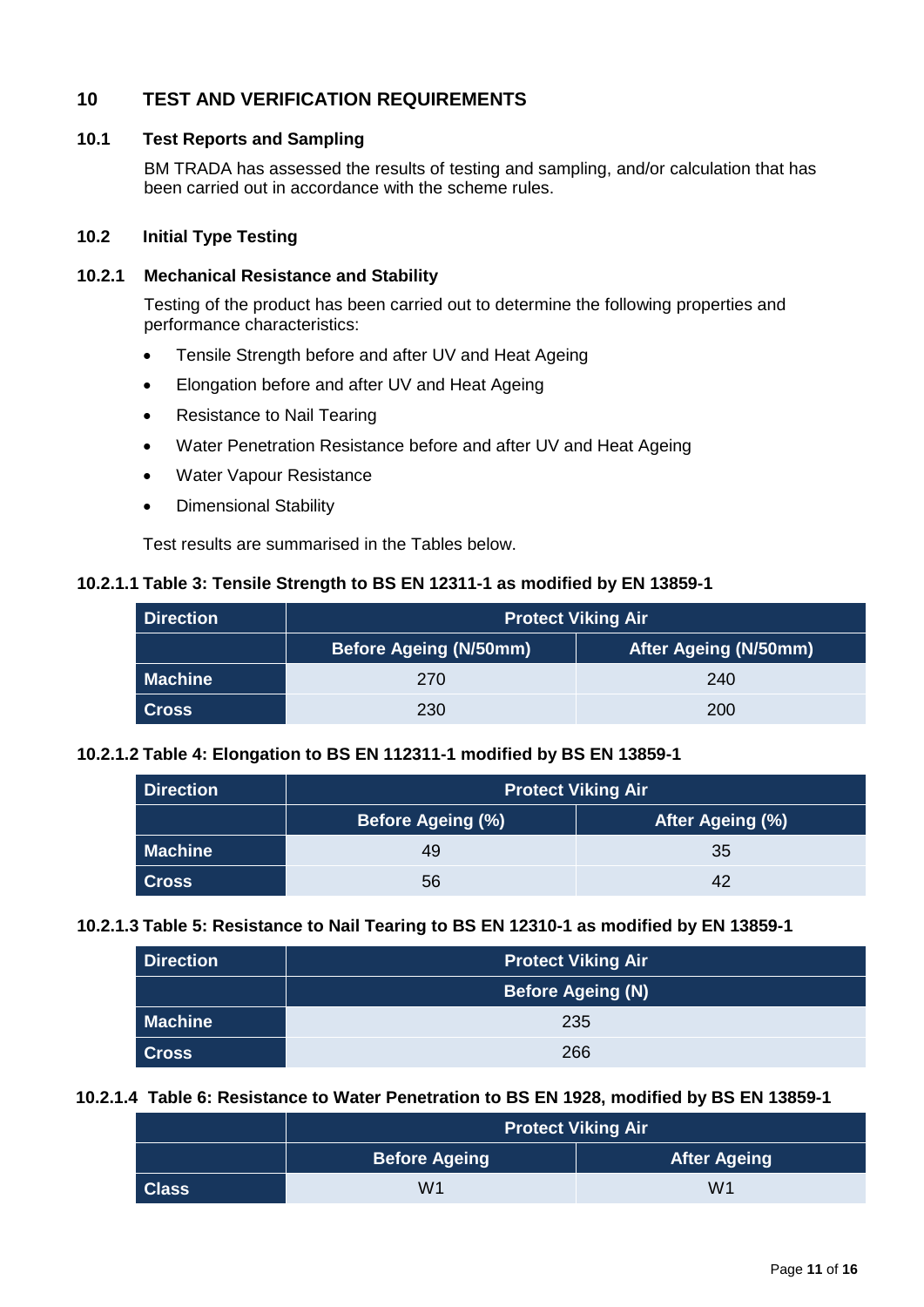#### **10.2.1.5 Table 7: Water Vapour Transmission Properties to BS EN ISO 12572, Method C**

|                                        | Protect Viking Air   |  |
|----------------------------------------|----------------------|--|
|                                        | <b>Before Ageing</b> |  |
| $\mathsf{S}_{\mathsf{d}}$ <sup>1</sup> | $0.008$ m            |  |
| $Z^2$                                  | $0.0426$ MNs/g       |  |

#### **10.2.1.6 Table 8: Air Permeability to BS EN 12114**

|                | <b>Protect Viking Air</b>                          |  |
|----------------|----------------------------------------------------|--|
|                | Before Ageing (m <sup>3</sup> /m <sup>2</sup> /hr) |  |
| 2 Pa pressure  | 3.08                                               |  |
| 10 Pa pressure | 15.58                                              |  |
| 50 Pa pressure | 78.71                                              |  |

#### **10.2.1.7 Table 9: Dimensional Stability to BS EN 1107-2**

| <b>Direction</b> | <b>Protect Viking Air</b>       |  |
|------------------|---------------------------------|--|
|                  | <b>Before Ageing (% change)</b> |  |
| <b>Machine</b>   | $-0.08$                         |  |
| <b>Cross</b>     | $+0.18$                         |  |

#### **10.2.1.7 Table 10: Wind Loading**

| <b>Batten Gauge</b><br>(mm) | <b>Resistance to Wind Pressure</b><br>(Pa) | <b>Zone Use</b> |
|-----------------------------|--------------------------------------------|-----------------|
| Up to $345$                 | 1569                                       | 1 to 4          |
| Up to $310$                 | 2121                                       | 1 to 5          |

When tested for wind uplift to Annex A of BS 5534 Protect Viking Air can resist the pressures given in Table 10 at the batten gauges and in the zones stated in the table.

Protect Viking Air is satisfactory for use in unsupported systems where a ceiling is present, the roof has a ridge height ≤15m and a pitch between 12.5° and 75°, the site altitude ≤100m and where topography is not significant.

Where batten gauges are greater than 345 mm, underlay laps are less than 150 mm or rafter spacing exceeds 600 mm, it shall be established by testing that the wind uplift forces do not produce a deflection in the underlay that will enable it to make contact with the back of the roof covering.

#### **10.2.2 Safety in Case of Fire**

l

The fire performance of Protect Viking Air has not been determined. Fire performance shall be determined for the structure as a whole.

<sup>&</sup>lt;sup>1</sup> Water vapour diffusion – equivalent air layer thickness (in metres)

<sup>&</sup>lt;sup>2</sup> Water vapour resistance (in Newtons  $\times$  10 $\textdegree$  seconds per gram)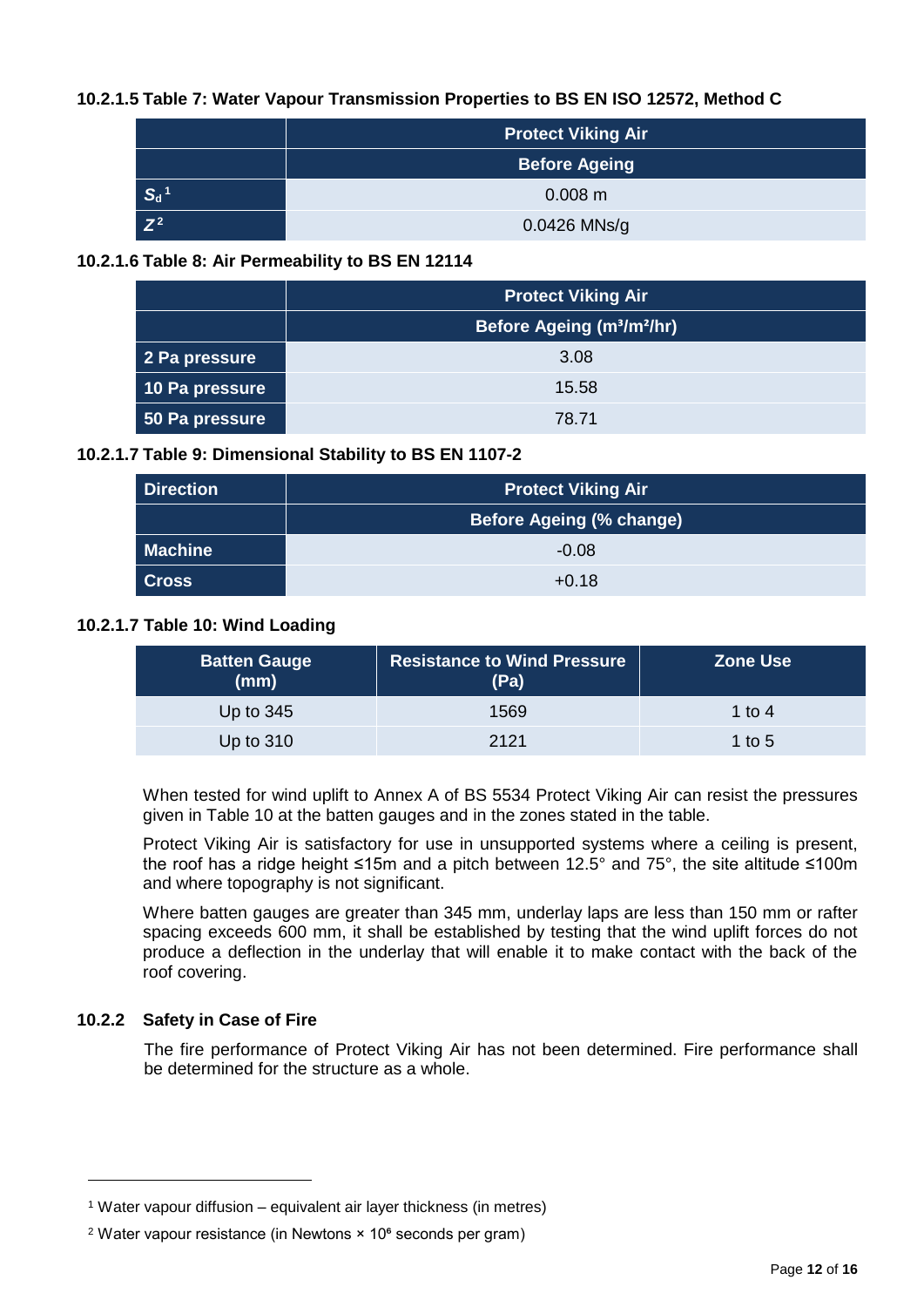#### **10.2.2.1 Reaction to Fire**

Protect Viking Air is likely to have similar fire properties to those of other polypropylene sheets. It will melt and shrink away from a heat source and will burn in the presence of an ignition source.

#### **10.2.2.2 Resistance to Fire**

Resistance to fire should be assessed for the structure as a whole.

#### **10.2.3 Hygiene, Health and Environment**

#### **10.2.3.1 Risk of Condensation**

- In warm roofs, condensation can be controlled using a Type LR underlay with no additional ventilation, provided the ceiling is well sealed as defined in BS 5250. However, the use of counter battens is recommended. To ensure the integrity of a well sealed ceiling, a separate vapour control layer shall also be used on the warm side of the insulation. Protect Viking Air can be laid either fully supported on insulation or draped unsupported over rafters or counter battens. Consideration shall be given as to whether ventilation of the batten space above the underlay is required.
- In cold roofs, condensation in dwelling sized roofs can be controlled by the use of a Type LR underlay and a reduced level of ventilation from that required with an HR underlay in accordance with BS 5250. Typically this would be either 3,000 mm² per metre at eaves or low level, or 5,000 mm² per metre at ridge or high level. NHBC will allow the use of water vapour and air permeable underlays (such as Protect Viking Air) in cold roof construction without additional roofspace ventilation.
- Water penetration resistance tests have confirmed that Protect Viking Air is resistant to water penetration and when installed in a roof constructed to BS 5534 the material will resist the passage of water to the interior of the building.

#### **10.2.4 Safety in Use**

Not relevant

#### **10.2.5 Protection against Noise**

Protection against noise has not been evaluated.

#### **10.2.6 Energy Economy and Heat Retention**

Thermal performance has not been evaluated.

#### **10.3 Aspects of Durability**

In the opinion of BM TRADA Certification Protect Viking Air, when used in accordance with the requirements of this certificate, is considered to be as durable as traditional roof underlays in the building in which it is incorporated. This is on the provision that the roofing system is designed, installed and maintained in accordance with the relevant requirements of BS 5534, BS 5250 and BS 8000 – Part 6.

#### **11 IDENTIFICATION AND USE OF THE BM TRADA AND Q-MARK LOGOS**

Correct identification of approved Construction products is vital in order that purchasers and controlling authorities clearly understand the status of products presented to them. It is therefore a requirement that all products or at least the packaging of the products, covered under the scheme are identified as "BM TRADA Q-Mark Certified" or with other similar wording, and/or display the Q-Mark badges. This will assist subsequent inspection authorities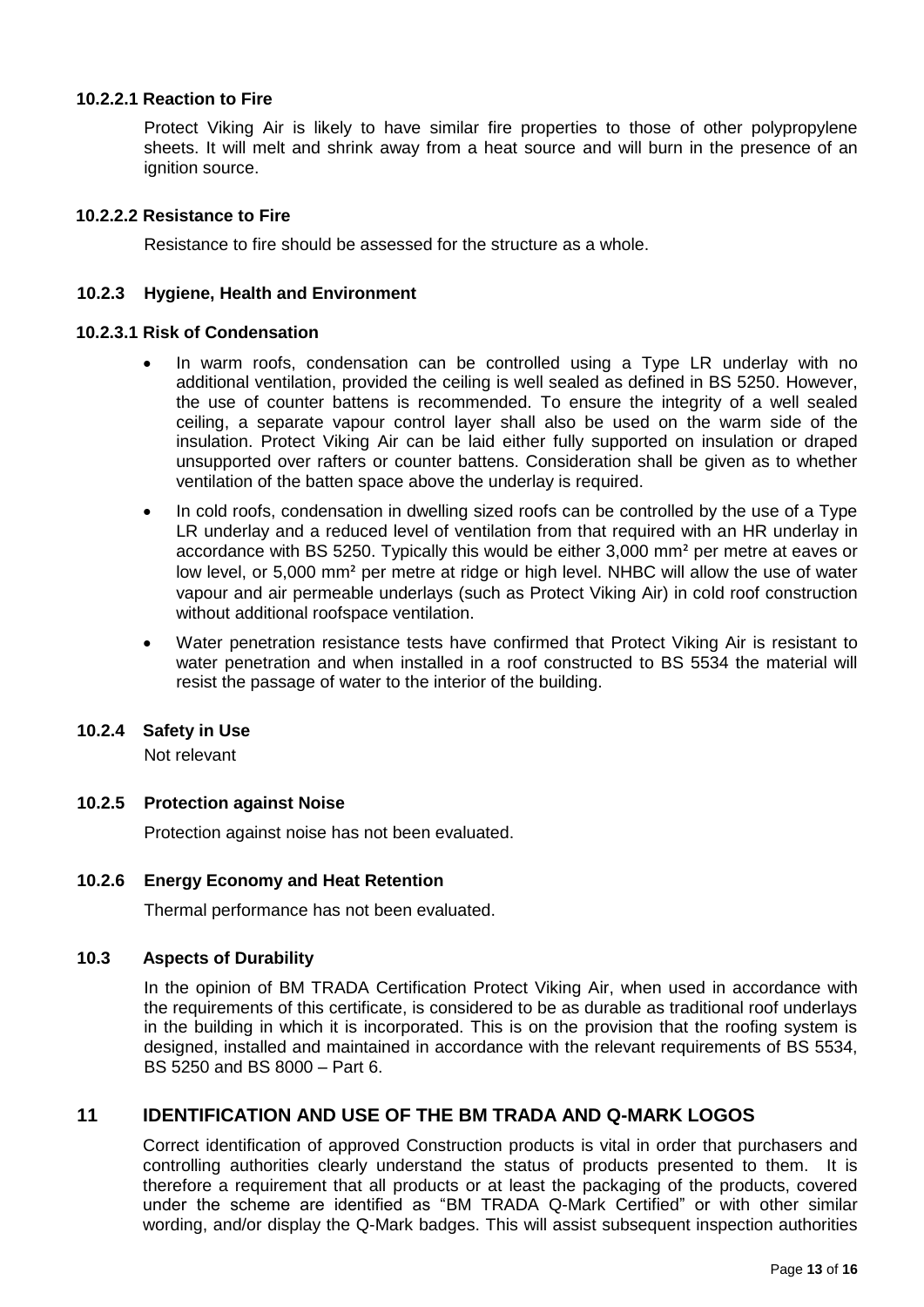to recognise acceptable products. For similar reasons, Members are encouraged to make use of the Marks on marketing and technical documentation.

#### **12 GUARANTEES**

The scheme makes no requirement on its Members to give a minimum guarantee. This is entirely up to the discretion of the Member.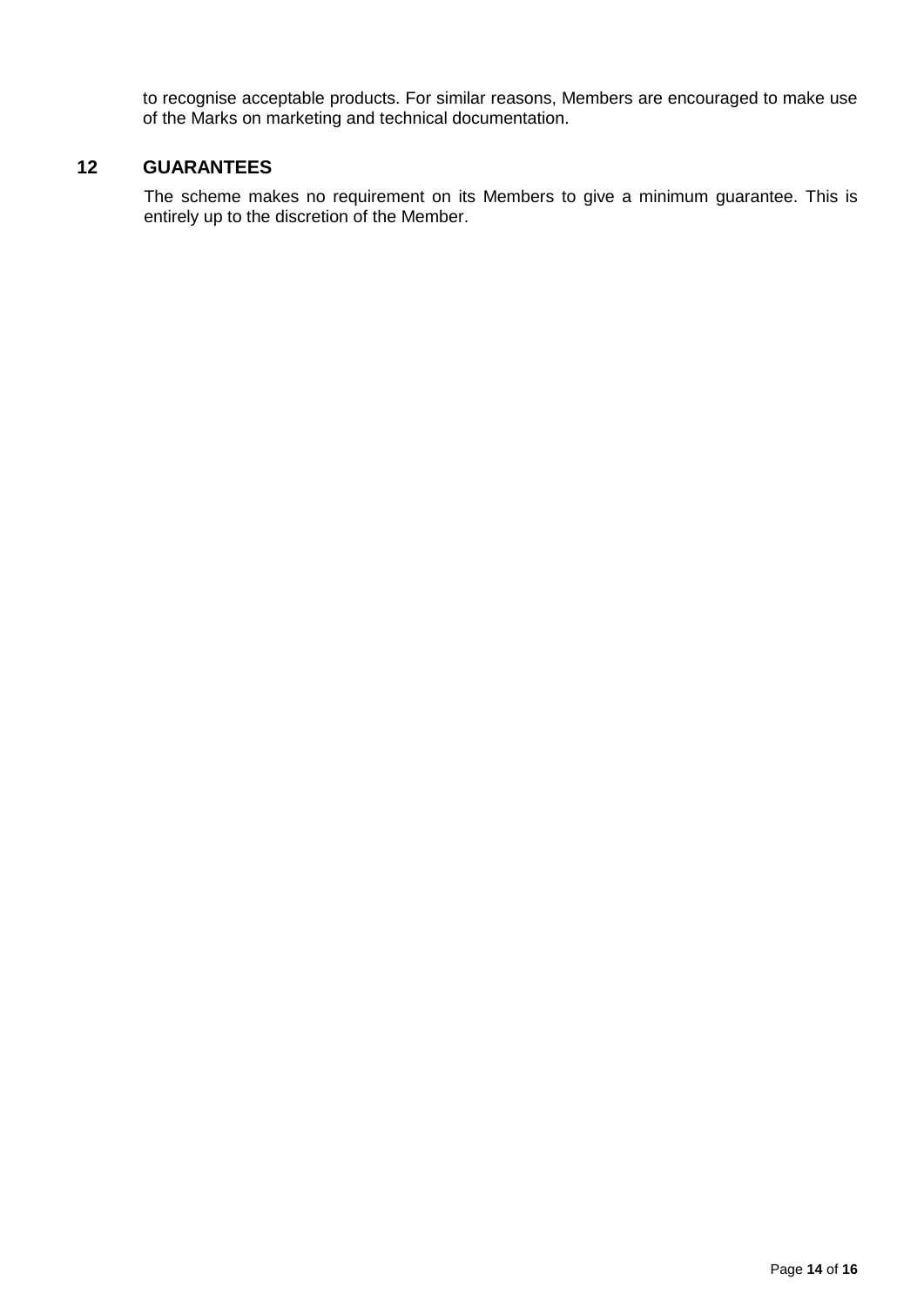#### **13 ANNEX 1: EVIDENCE/DOCUMENTS USED IN THIS ASSESSMENT**

- 1. BTTG High Performance Materials: Test Report 10/23731 dated 11/10/2019
- 2. BPD Test Report PT01Em Air Permeability Test. Report 5116 H4 dated 16/04/2019
- 3. BPD Test Report PT07E Wind Uplift Test. Report 5116 H7 dated 19/04/2019
- 4. Manufacturers Quality Plan and Manual